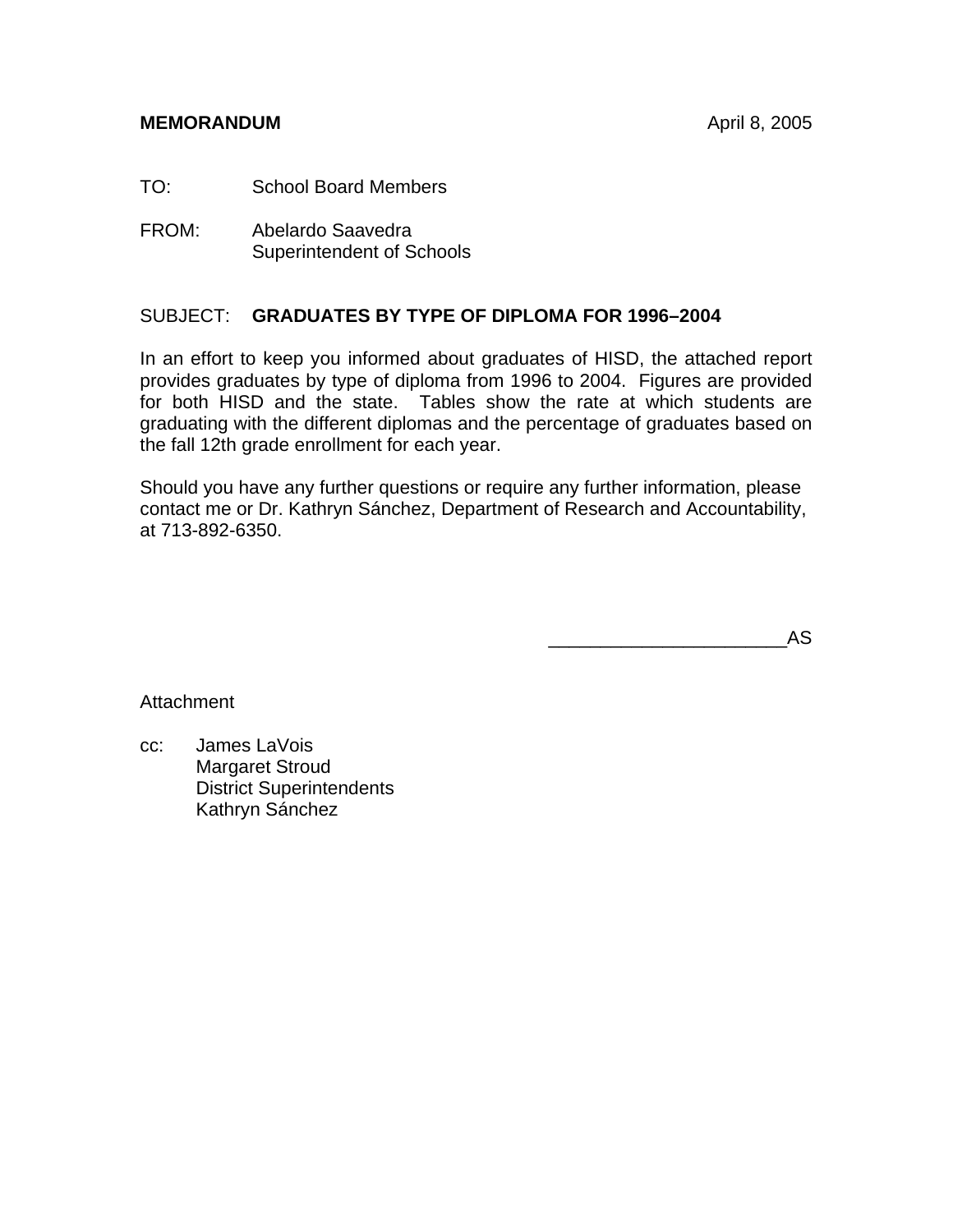#### **HISD Total Graduates by Type of Diploma and Ethnicity 1995–96 through 2003–04**

| <b>HISD</b>       |                                               | <b>Ethnicity</b> |                      |                         |                     |                       |                 |                     |
|-------------------|-----------------------------------------------|------------------|----------------------|-------------------------|---------------------|-----------------------|-----------------|---------------------|
| <b>Graduation</b> |                                               |                  |                      |                         |                     |                       |                 |                     |
| Year              |                                               |                  | <b>Native</b>        |                         | African<br>American |                       | White           |                     |
| 2003-2004         | <b>Type of Diploma</b><br>Completion of Indiv | Count            | American<br>$\Omega$ | Asian<br>$\overline{2}$ | 77                  | <b>Hispanic</b><br>84 | 22              | <b>Total</b><br>185 |
|                   | Educ Plan                                     | %                | 0.0                  | 0.5                     | 2.8                 | 2.1                   | 1.6             | 2.2                 |
|                   | Distinguished                                 | Count            | 1                    | 71                      | 52                  | 36                    | 134             | 294                 |
|                   | Achievement                                   | $\frac{1}{2}$    | 14.3                 | 18.2                    | 1.9                 | 0.9                   | 10.0            | 3.5                 |
|                   | Recommended High                              | Count            | 5                    | 293                     | 1,943               | 3,225                 | 1,017           | 6,483               |
|                   | School Program                                | $\%$             | 71.4                 | 75.1                    | 71.6                | 79.3                  | 75.7            | 76.1                |
|                   | Regular/Minimum                               | Count            | 1                    | 24                      | 642                 | 721                   | 170             | 1,558               |
|                   | Graduation                                    | $\%$             | 14.3                 | 6.2                     | 23.7                | 17.7                  | 12.7            | 18.3                |
|                   | <b>HISD Total</b>                             | Count            | 7                    | 390                     | 2,714               | 4,066                 | 1,343           | 8,520               |
|                   | <b>Graduates</b>                              |                  |                      |                         |                     |                       |                 |                     |
|                   | 12th Grade Fall                               | Count            | 10                   | 379                     | 2,714               | 3,922                 | 1,338           | 8,363               |
|                   | Enrollment                                    | $\%$             | 70.0                 | 102.9                   | 100.0               | 103.7                 | 100.4           | 101.9               |
| 2002-2003         | Completion of Indiv                           | Count            | $\Omega$             | $\Omega$                | 18                  | 41                    | 10              | 69                  |
|                   | Educ Plan                                     | $\%$             | 0.0                  | 0.0                     | 0.7                 | 1.0                   | 0.8             | 0.8                 |
|                   | Distinguished                                 | Count            | $\Omega$             | 38                      | 28                  | 30                    | 76              | 172                 |
|                   | Achievement                                   | $\%$             | 0.0                  | 9.1                     | 1.0                 | 0.8                   | 5.9             | 2.1                 |
|                   | Recommended High                              | Count            | 3                    | 334                     | 2,065               | 2,894                 | 1,023           | 6,319               |
|                   | School Program                                | %                | 75.0                 | 80.1                    | 75.6                | 74.1                  | 79.2            | 75.7                |
|                   | Regular/Minimum                               | Count            | 1                    | 45                      | 620                 | 942                   | 182             | 1,790               |
|                   | Graduation                                    | $\%$             | 25.0                 | 10.8                    | 22.7                | 24.1                  | 14.1            | 21.4                |
|                   | <b>HISD Total</b>                             | Count            | 4                    | 417                     | 2,731               | 3,907                 | 1,291           | 8,350               |
|                   | <b>Graduates</b>                              |                  |                      |                         |                     |                       |                 |                     |
|                   | 12th Grade Fall                               | Count            | 6                    | 414                     | 2,757               | 3,860                 | 1,325           | 8,362               |
|                   | Enrollment                                    | $\%$             | 66.7                 | 100.7                   | 99.1                | 101.2                 | 97.4            | 99.9                |
| 2001-2002         | Completion of Indiv                           | Count            | 0                    | 1                       | 31                  | 65                    | 11              | 108                 |
|                   | Educ Plan                                     | $\%$             | 0.0                  | 0.3                     | 1.1                 | 1.8                   | 0.9             | 1.4                 |
|                   | Distinguished                                 | Count            | $\mathbf 0$          | 8                       | 28                  | 15                    | $\overline{22}$ | 73                  |
|                   | Achievement                                   | $\%$             | 0.0                  | 2.1                     | 1.0                 | 0.4                   | 1.8             | 0.9                 |
|                   | Recommended High                              | Count            | 5                    | 312                     | 2,007               | 2,294                 | 978             | 5,596               |
|                   | School Program                                | $\%$             | 100.0                | 82.1                    | 72.9                | 64.5                  | 78.1            | 70.4                |
|                   | Regular/Minimum                               | Count            | $\Omega$             | 59                      | 688                 | 1,180                 | 241             | 2,168               |
|                   | Graduation                                    | $\%$             | 0.0                  | 15.5                    | 25.0                | 33.2                  | 19.2            | 27.3                |
|                   | <b>HISD Total</b>                             | Count            | 5                    | 380                     | 2,754               | 3,554                 | 1,252           | 7,945               |
|                   | <b>Graduates</b>                              |                  |                      |                         |                     |                       |                 |                     |
|                   | 12th Grade Fall                               | Count            | 6                    | 376                     | 2,588               | 3,520                 | 1,285           | 7,775               |
|                   | Enrollment                                    | $\%$             | 83.3                 | 101.1                   | 106.4               | 101.0                 | 97.4            | 102.2               |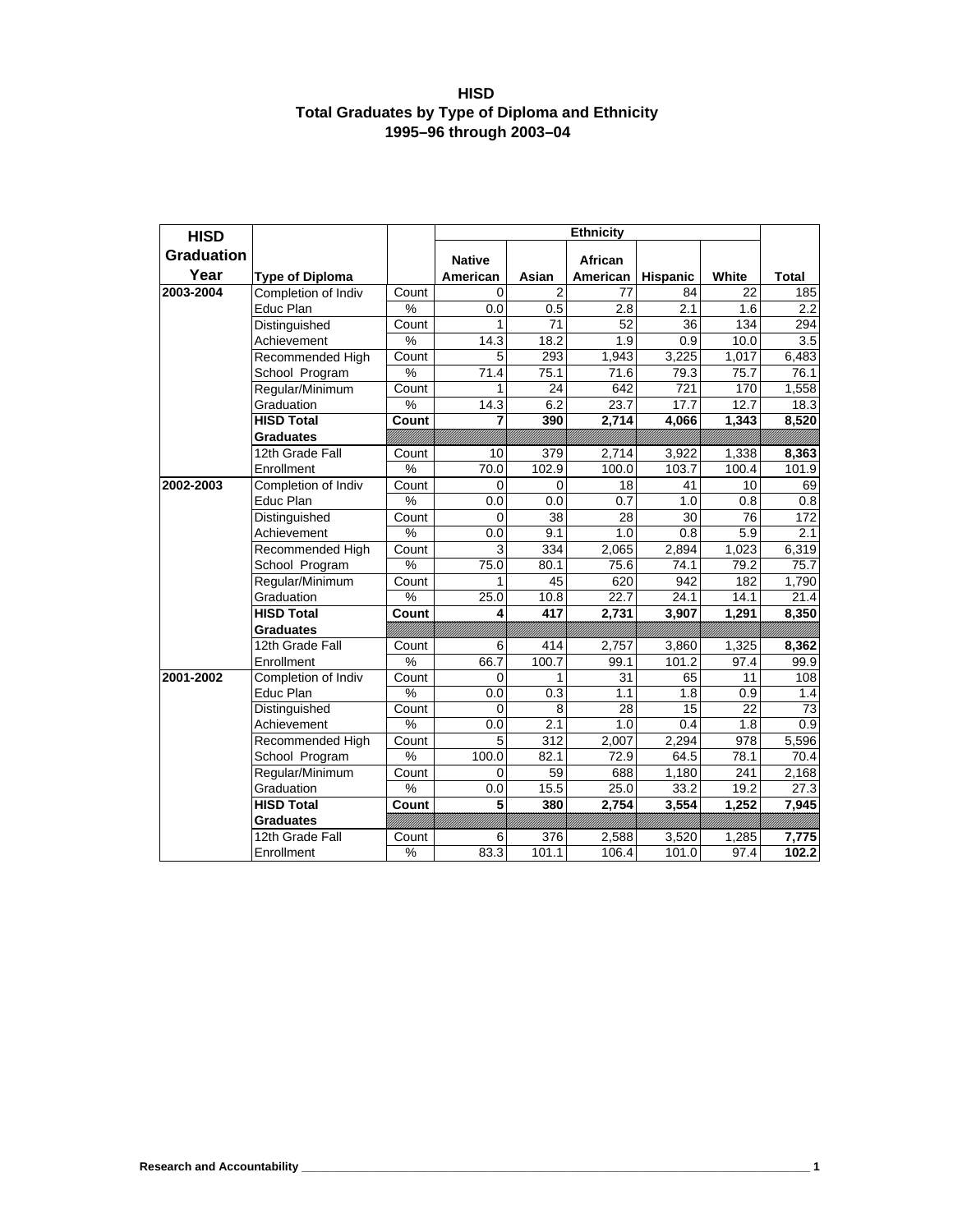#### **HISD Total Graduates by Type of Diploma and Ethnicity 1995–96 through 2003–04**

| 2000-2001 | Completion of Indiv         | Count |                | 3                | 70    | 84    | 17    | 174              |
|-----------|-----------------------------|-------|----------------|------------------|-------|-------|-------|------------------|
|           | Educ Plan                   | %     |                | 0.8              | 2.7   | 2.4   | 1.4   | 2.3              |
|           | Distinguished               | Count | $\mathbf{1}$   | 35               | 37    | 30    | 88    | 191              |
|           | Achievement                 | $\%$  | 50.0           | 9.6              | 1.4   | 0.9   | 7.5   | 2.5              |
|           | Recommended High            | Count | 1              | 251              | 1,457 | 1,804 | 772   | 4,285            |
|           | School Program              | %     | 50.0           | 68.8             | 55.8  | 51.8  | 65.8  | 56.1             |
|           | Regular/Minimum             | Count |                | 76               | 1,045 | 1,565 | 296   | 2,982            |
|           | Graduation                  | %     |                | 20.8             | 40.1  | 44.9  | 25.2  | 39.1             |
|           | <b>HISD Total</b>           | Count | $\bf 2$        | 365              | 2,609 | 3,483 | 1,173 | 7,632            |
|           | <b>Graduates</b>            |       |                |                  |       |       |       |                  |
|           | 12th Grade Fall             | Count | 3              | 365              | 2,677 | 3,671 | 1,228 | 7,944            |
|           | Enrollment                  | $\%$  | 66.7           | 100.0            | 97.5  | 94.9  | 95.5  | 96.1             |
| 1999-2000 | Advanced High School        | Count |                |                  |       | 3     |       |                  |
|           |                             | %     |                |                  |       | 0.1   |       | 0.0              |
|           | Completion of Indiv         | Count |                | $\overline{2}$   | 43    | 58    | 12    | 115              |
|           | Educ Plan                   | $\%$  |                | 0.6              | 1.6   | 1.6   | 1.0   | 1.0              |
|           | Distinguished               | Count |                | $\overline{18}$  | 57    | 38    | 32    | 145              |
|           | Achievement                 | %     |                | 5.0              | 2.1   | 1.1   | 2.8   | 1.9              |
|           | Recommended High            | Count | 1              | 216              | 514   | 913   | 596   | 2,240            |
|           | School Program              | $\%$  | 33.3           | 60.0             | 19.2  | 25.7  | 52.1  | 29.0             |
|           | Regular/Minimum             | Count | $\overline{2}$ | 124              | 2,059 | 2,542 | 505   | 5,232            |
|           | Graduation                  | %     | 66.7           | 34.4             | 77.0  | 71.5  | 44.1  | 67.6             |
|           | <b>HISD Total</b>           | Count | 3              | 360              | 2,673 | 3,554 | 1,145 | 7,735            |
|           | <b>Graduates</b>            |       |                |                  |       |       |       |                  |
|           | 12th Grade Fall             | Count | 5              | 383              | 2,684 | 3,787 | 1,184 | 8,043            |
|           | Enrollment                  | %     | 60.0           | 94.0             | 99.6  | 93.8  | 96.7  | 96.2             |
| 1998-1999 | <b>Advanced High School</b> | Count |                | 24               | 43    | 31    | 14    | 112              |
|           | Honors                      | %     |                | 7.7              | 1.6   | 1.0   | 1.2   | 1.5              |
|           | <b>Advanced High School</b> | Count | 1              | 15               | 34    | 35    | 48    | $\overline{133}$ |
|           | Program                     | $\%$  | 25.0           | 4.8              | 1.2   | 1.1   | 4.2   | 1.8              |
|           | Completion of Indiv         | Count |                | 1                | 90    | 54    | 11    | 156              |
|           | Educ Plan                   | %     |                | 0.3              | 3.3   | 1.7   | 1.0   | 2.1              |
|           | Distinguished               | Count |                | 13               | 23    | 22    | 132   | 190              |
|           | Achievement Pgm             | %     |                | $\overline{4.2}$ | 0.8   | 0.7   | 11.5  | 2.6              |
|           | Recommended High            | Count | $\mathbf{1}$   | 133              | 439   | 667   | 384   | 1,624            |
|           | School Pgm                  | $\%$  | 25.0           | 42.8             | 16.0  | 21.6  | 33.6  | 22.2             |
|           | Regular/Minimum             | Count | 2              | 125              | 2,117 | 2,285 | 555   | 5,084            |
|           | Graduation                  | %     | 50.0           | 40.2             | 77.1  | 73.9  | 48.5  | 69.7             |
|           | <b>HISD Total</b>           | Count | 4              | 311              | 2,746 | 3,094 | 1,144 | 7,299            |
|           | <b>Graduates</b>            |       |                |                  |       |       |       |                  |
|           | 12th Grade Fall             | Count | 7              | 361              | 3,945 | 4,237 | 1,301 | 9,851            |
|           | Enrollment                  | %     | 57.1           | 86.1             | 69.6  | 73.0  | 87.9  | 74.1             |